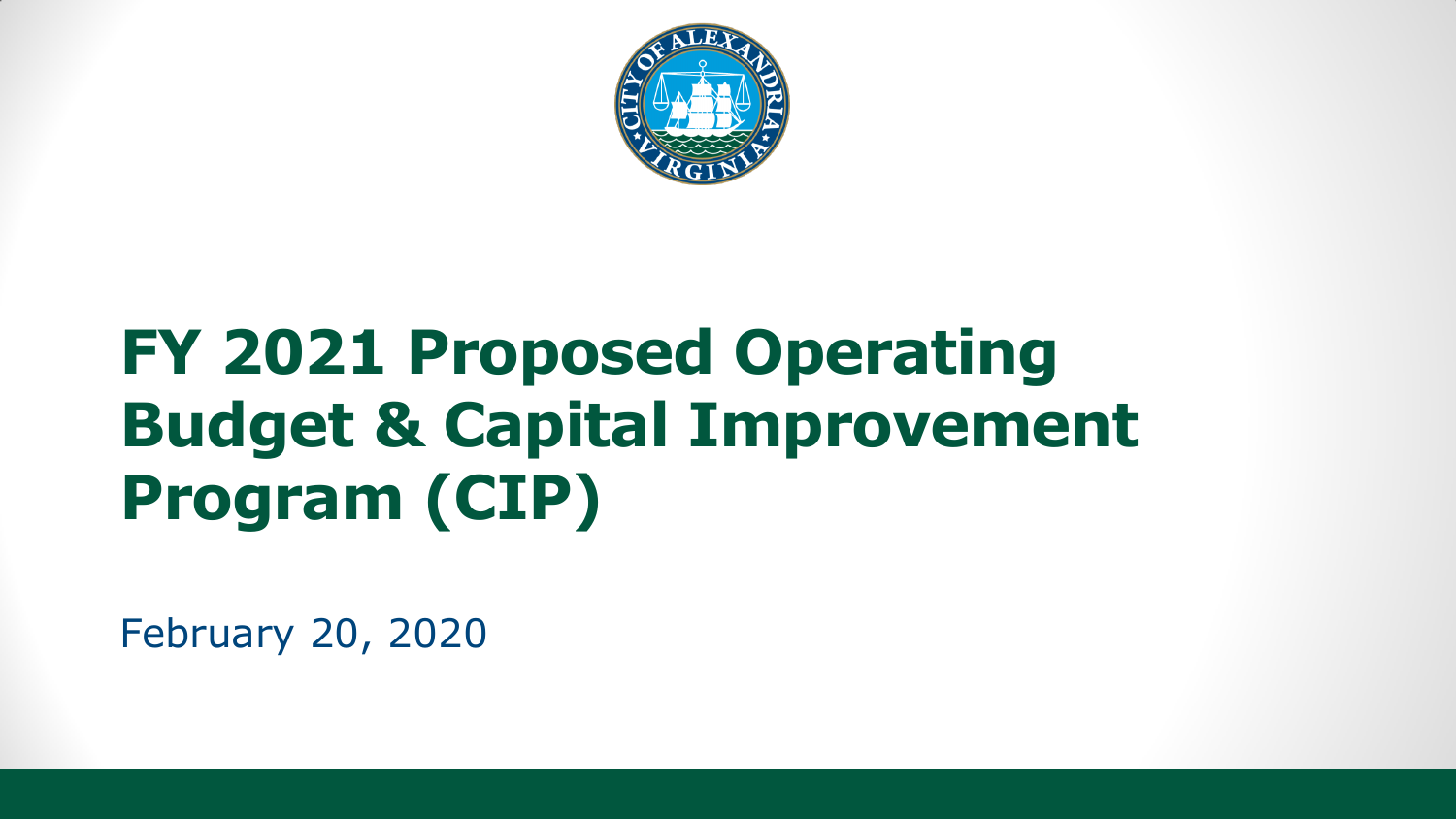### Strategic Focus of Proposed Operating Budget and CIP



- Continued Smart, Green, and Equitable focus
- Revenue improving gradually
- Some City service improvements with no significant service reductions
- Workforce investments for employee recruitment and retention
- Education funding a priority
- Investments needed for School and City capital projects for the long-term benefit of the community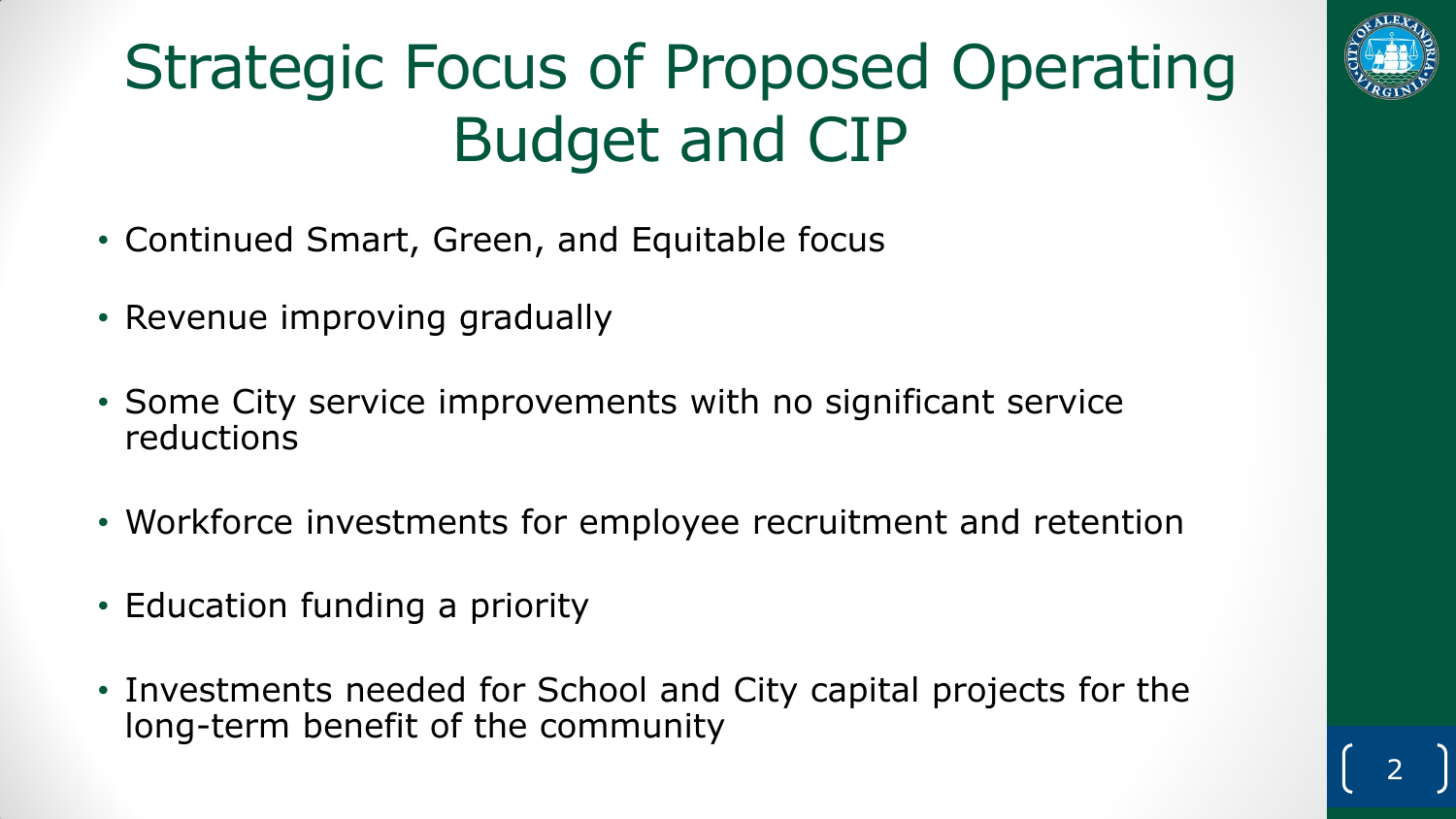

# FY 2021 Proposed Budget

- General Fund base budget expenditures of \$791.4 million increased by 3.4% and funded within existing \$1.13 real estate rate:
	- City operations increase by \$16.2 million or 4.2%
	- +2 cents for School and City capital investment raises proposed budget to \$799.9 million
	- ACPS Superintendent's proposed request of \$241.4 million from the City is 100% funded
	- ACPS School Board approved 10-year CIP of \$530.7 million is 100% funded, including \$198.8 million in FY 2021
	- WMATA operating subsidy increasing by \$5.1 million or 10.8%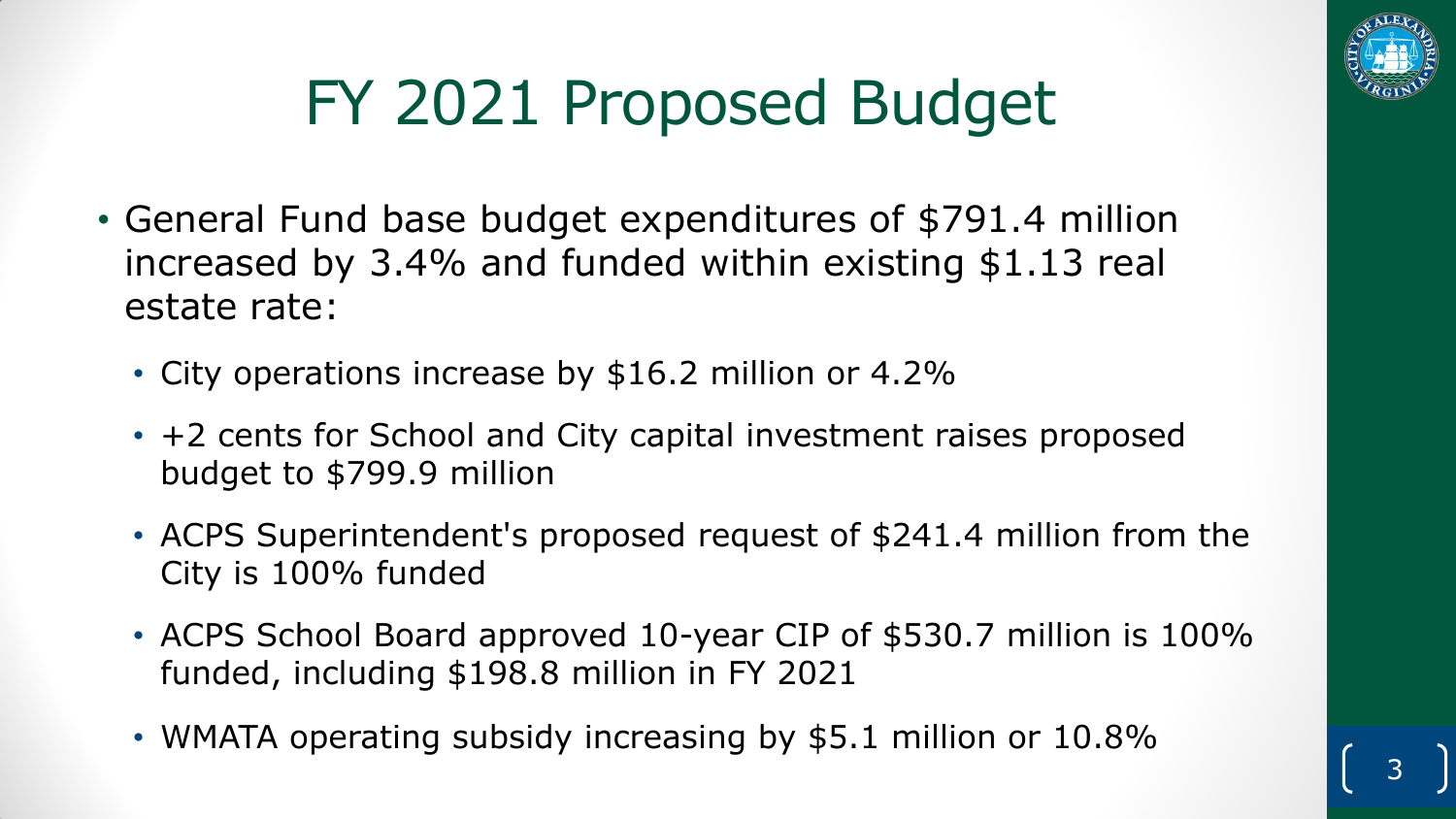

#### FY 2021 Proposed Budget

| <b>General Fund Expenditures</b>                        | FY 2019 | FY 2020        | FY 2021  |        |         |
|---------------------------------------------------------|---------|----------------|----------|--------|---------|
| (\$ in millions)                                        | Actual  | <b>Revised</b> | Proposed | \$ Chg | % Chg   |
| <b>City Operations</b>                                  |         |                |          |        |         |
| Personnel                                               | 221.5   | 233.4          | 240.6    | 7.1    | 3.1%    |
| Non-Personnel                                           | 92.9    | 90.2           | 96.0     | 5.8    | 6.4%    |
| <b>Interfund Transfers</b>                              | 67.1    | 64.3           | 67.6     | 3.3    | 5.1%    |
| <b>City Operations Subtotal</b>                         | 381.4   | 387.9          | 404.1    | 16.2   | 4.2%    |
| City CIP                                                |         |                |          |        |         |
| Cash Capital                                            | 38.2    | 41.1           | 41.2     | 0.2    | 0.4%    |
| City Debt Service                                       | 40.9    | 37.9           | 37.3     | (0.6)  | $-1.5%$ |
| City CIP Subtotal                                       | 79.1    | 78.9           | 78.5     | (0.4)  | $-0.5%$ |
| Transit                                                 | 29.6    | 38.7           | 38.8     | a.     | 0.1%    |
| ACPS                                                    |         |                |          |        |         |
| <b>Operating Transfer</b>                               | 223.8   | 231.7          | 241.4    | 9.8    | 4.2%    |
| Schools Debt Service                                    | 28.9    | 28.1           | 28.6     | 0.5    | 1.7%    |
| <b>ACPS Subtotal</b>                                    | 252.8   | 259.8          | 270.0    | 10.2   | 3.9%    |
| Total                                                   | 742.9   | 765.4          | 791.4    | 26.0   | 3.4%    |
| 2-Cent Tax Rate Increase for School<br>and City Capital |         | ÷.             | 8.5      | 8.5    | 100.0%  |
| <b>Total General Fund Expenditures</b>                  | 742.9   | 765.4          | 799.9    | 34.6   | 4.5%    |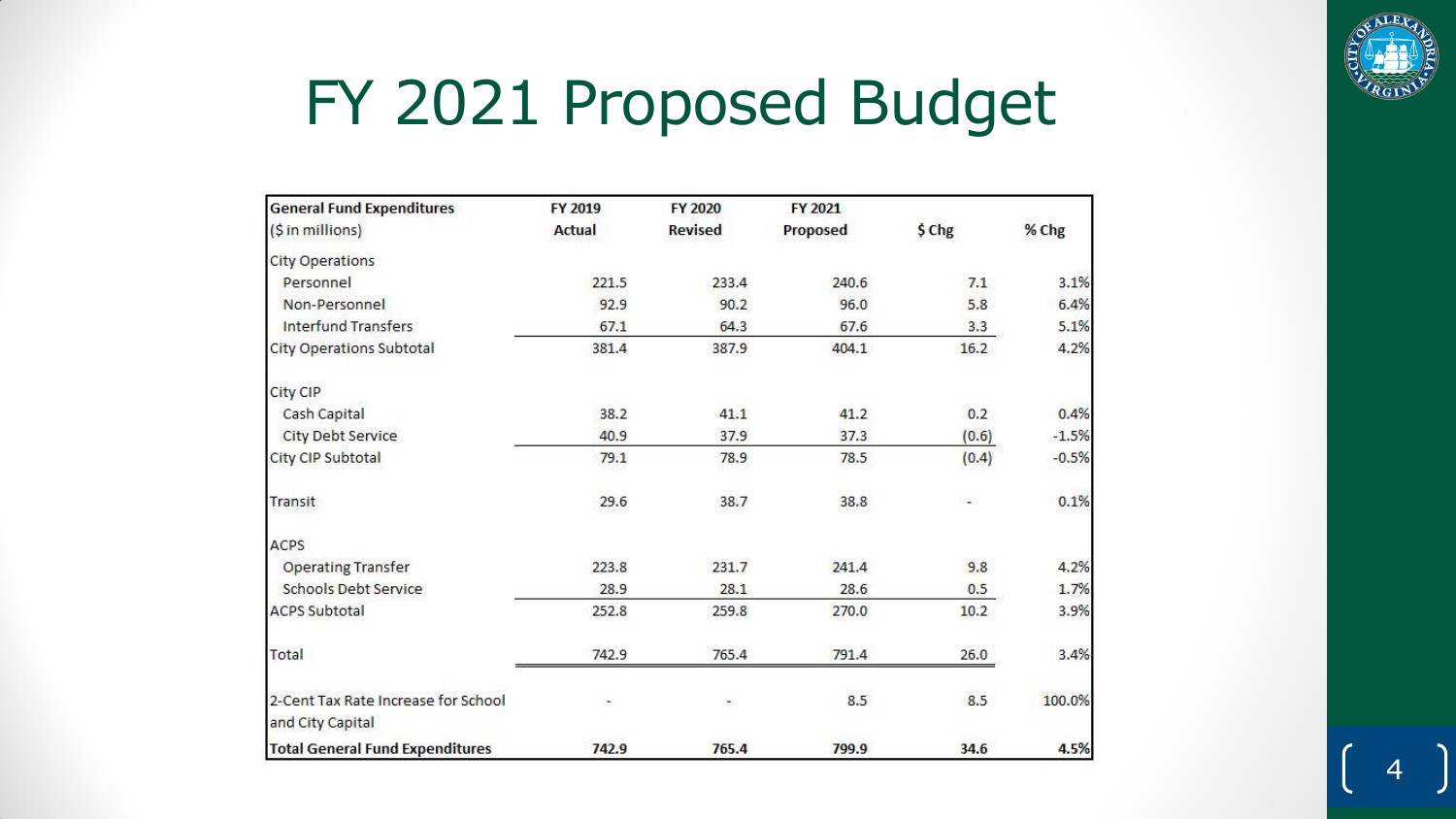## 10-year Capital Investment Plan (FY 2021 - FY 2030)



- 10-year CIP totals \$2.1 billion
- First revamped CIP since Fall 2017
	- Construction cost increases have substantially increased since then
	- Specific annual repricing building into CIP projects over 10 years
	- Increased contingents incorporated
- $$2.1$  billion =  $+30\%$ , reflect higher construction costs, plus increased investments in schools, public buildings, recreation and park facilities, and public transit investments
- ACPS School Board Approved CIP is 100% funded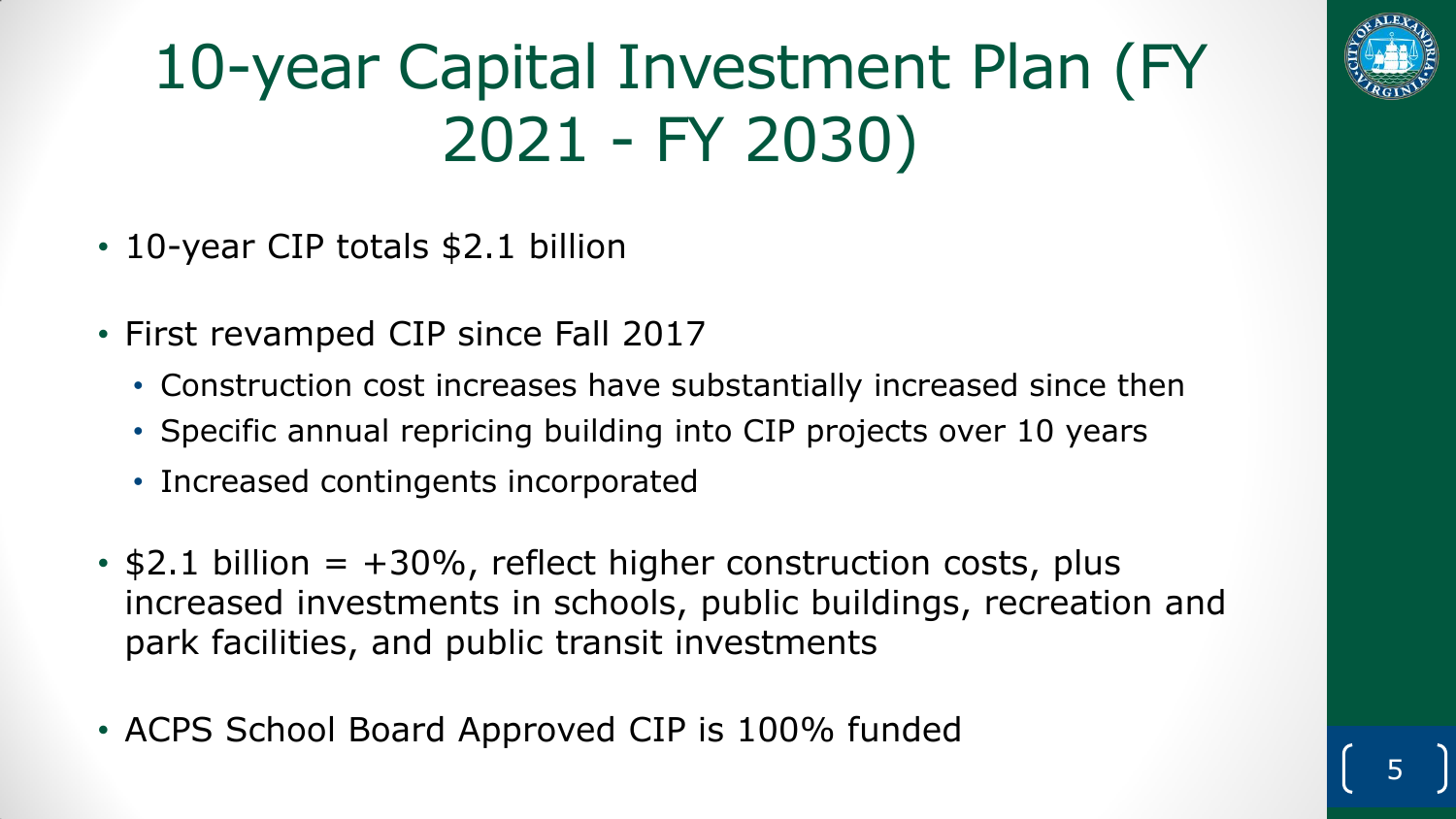#### 10-year Capital Investment Plan (FY 2021 - FY 2030)





6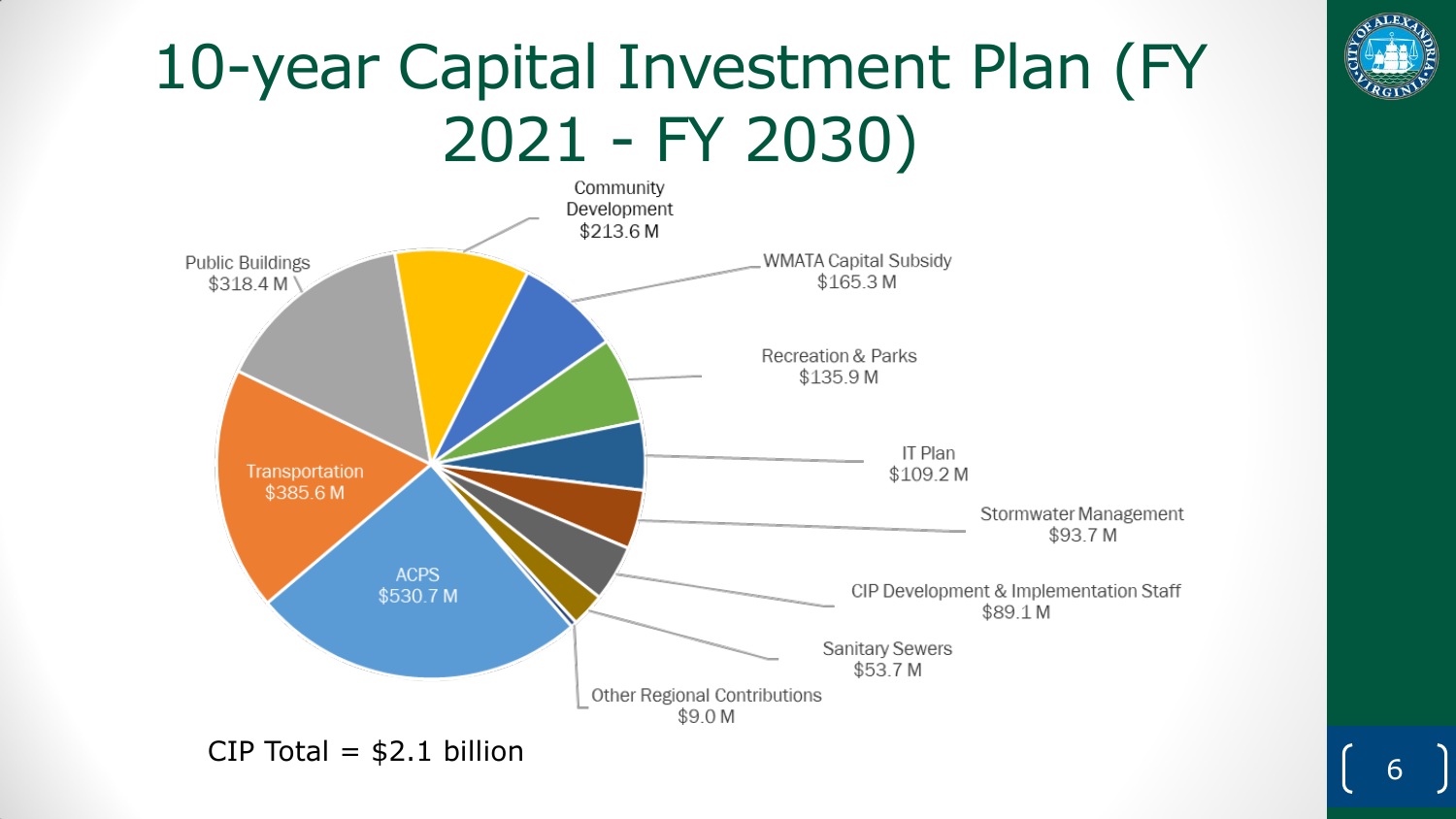

7

## Proportion of City and Schools Capital



Approved FY 2020 Capital Budget \$140.0 M

Proposed FY 2021 Capital Budget \$342.7 M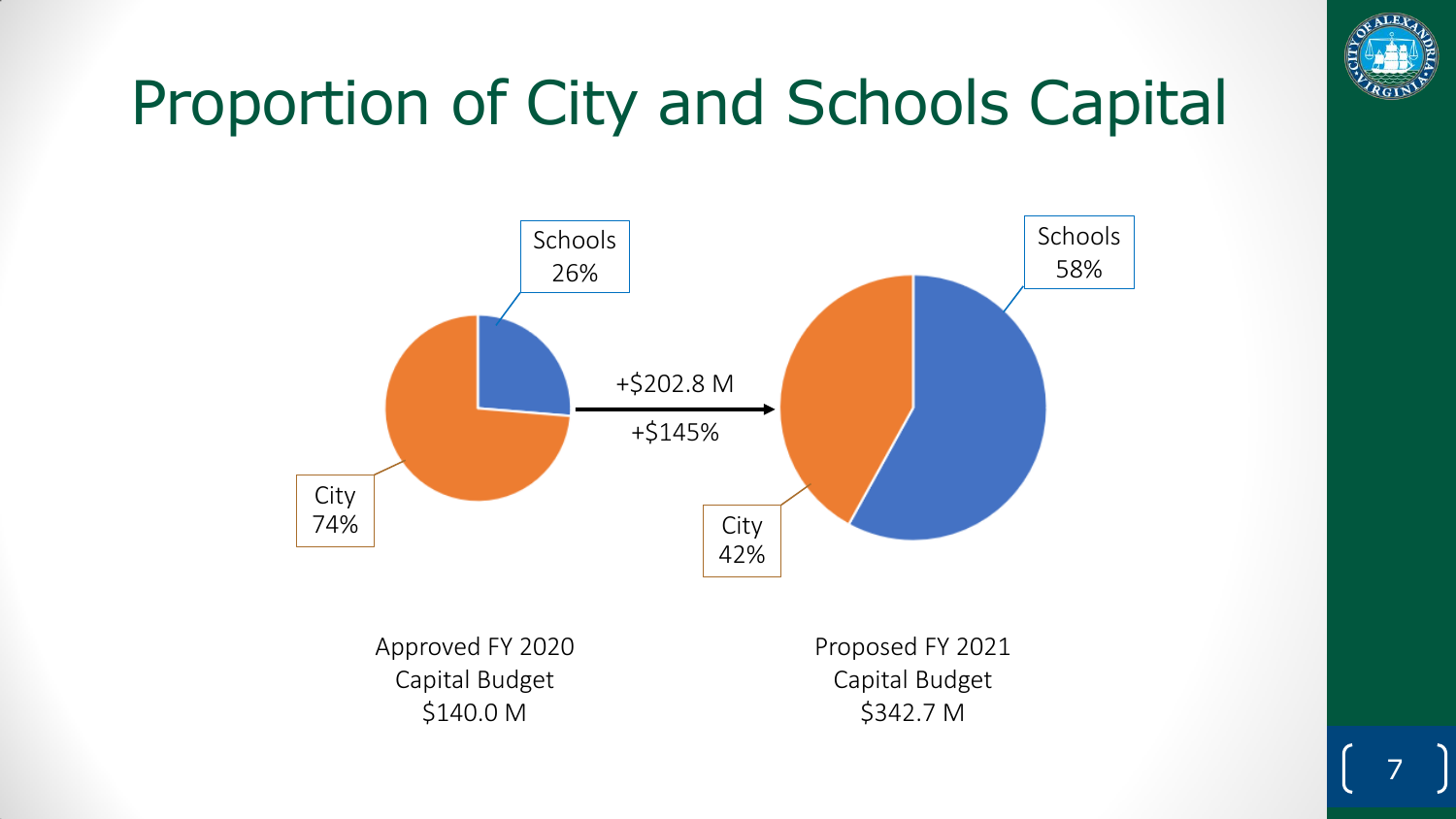# Proposed Tax Rate Increases to Support School and City Capital Needs